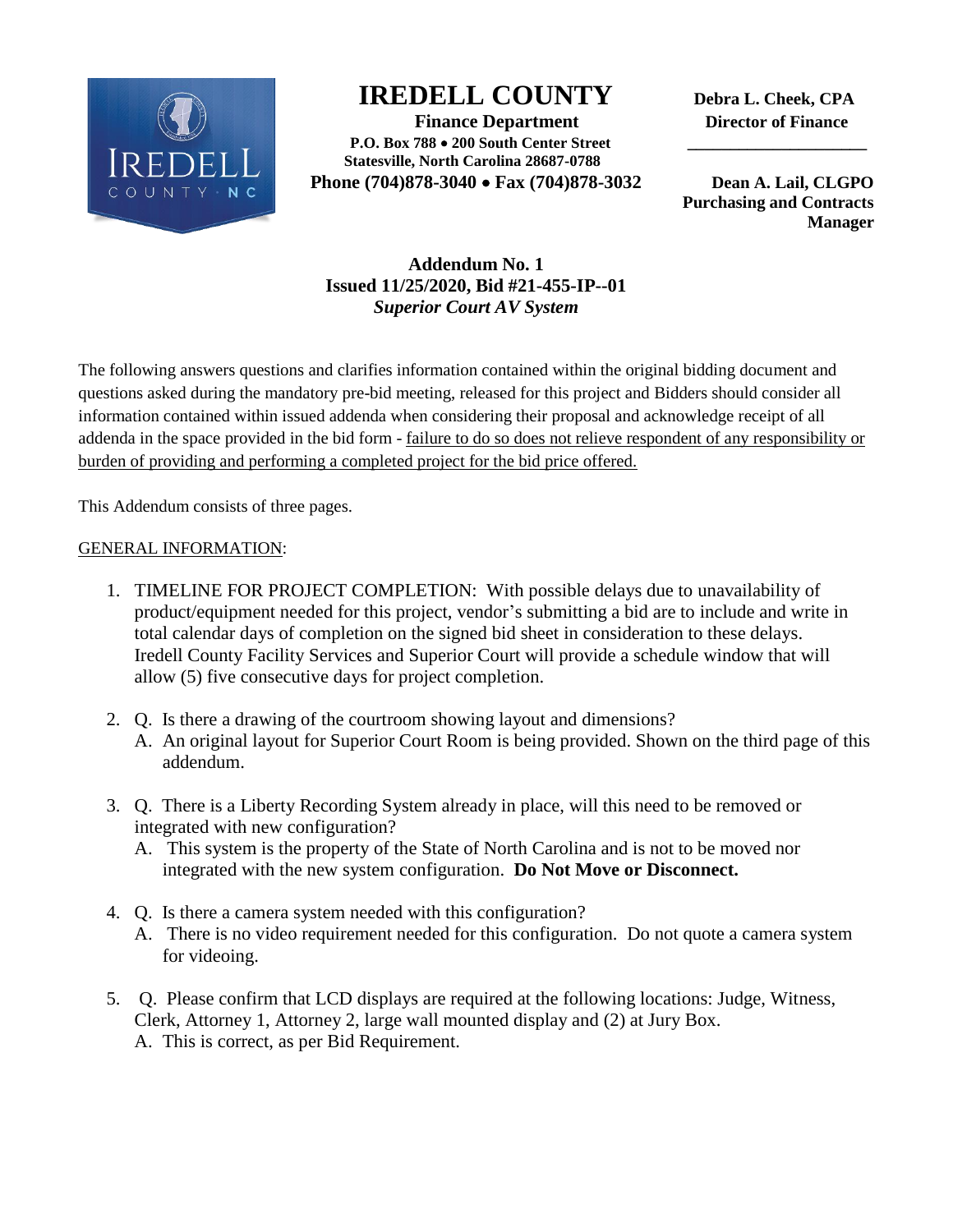- 6. Q. Please confirm that laptop connections are required at the following locations: Attorney 1, Attorney 2, Clerk, Judge, and Witness. Any other places?
	- A. Laptop Connections are needed at these stations and only at these stations. **Provide standard HDMI connectors for these stations.**
- 7. Q. Will the Attorney, Judge and Clerk stations require connections to use a laptop for audio conferencing, i.e Webex?
	- A. This will be a change to the original work, please include cost to install connections so that a laptop may be used at these three stations for audio conferencing.
- 8. Q. Is a single, table-top document camera between the Attorney tables adequate, or would you prefer to have one on each table?

A. As per Bid Requirement, only bid for one document camera to be shared.

- 9. Q. Please describe the model & function of the 8.0" Touch Panel with Table Top Mounting.
	- A. This touch panel is to allow control over the system to control visibility of the images or documents to who needs to view. i.e. documentation only the judge, attorney or witness need to view versus a full display view to all monitors in the courtroom. Touch Panel needs to function with the system, no specific model is being required.

Mrs. Antonia Stines

Mrs. Antonia Stines Iredell County Purchasing Specialist 704-878-3045 [antonia.stines@co.iredell.nc.us](mailto:antonia.stines@co.iredell.nc.us)